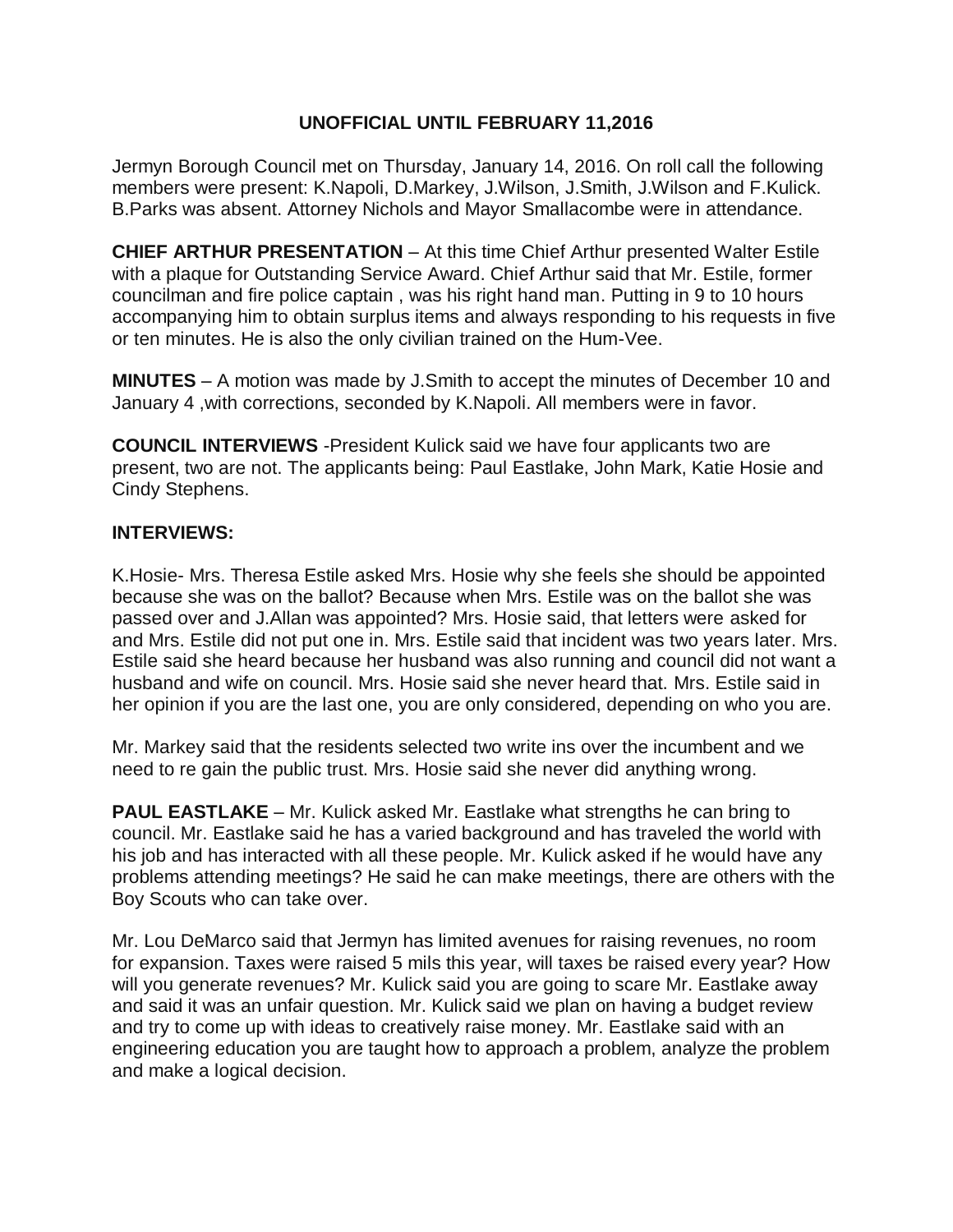**John Mark** – Mr. Mark said he was a councilman for three terms, took the civil service test ,had to comply with the Hatch Act and had to resign, as of December 2 his ties with the state were over. He said he accomplished a lot while on council, got funding for furnace in the garage, Katie and himself built this room ourselves. Mr. Wilson said that himself and his wife asked him to run in the past and he would not. Mr. Mark said the Hatch Act just expired on December 2. He said he hopes to bring back the community spirit in Jermyn. Mr. Kulick asked if he is working now, Mr. Mark said no. Mr. Smith asked if Mr. Mark will be able to attend meetings? Mr. Mark said yes.

## **NOMINATIONS:**

Mr. Kulick asked for nominations, D.Markey nominated John Mark, J.Wilson nominated K.Hosie. A roll call was done to appoint J.Mark to council , Mr. Mark was appointed three to two, with J.Smith and J.Wilson voting no. Mr. Kulick thanked all applicants. Mr. Mark was sworn in by Mayor Smallacombe.

### **INTERVIEWS SOLICITOR:**

Mr.Kulick said we received two applications for Borough Solicitor, Mr. Nepa and Mr. Nichols;

Mr. Nepa said he has been a lawyer since 1994, has resided in Jermyn since 2001, is active in Jermyn sports with his children. He has been the zoning attorney for Carbondale, presently he is the attorney for Clifford. Mr. Wilson asked who he practiced with? Mr. Nepa said it is himself and Attorney McGraw.

Mr. Nichols said he is with the law firm of Hughes, Nichols and Boyd, he has been an attorney since 1973. He has been an attorney for many zoning boards, councils and planning commissions. He felt with several issues pending in the borough, the creek and litigation, he feels there is a need for continuity. Mr. DeMarco said five years later he is still waiting for an answer concerning a survey, he said things drag on. Mr. Nichols said land issues usually end up with a lawsuit between parties. Mr. Wilson said Mr. Nichols has done a lot of work on the creek issue and he appreciates his work.

Mr. Markey said he has observed that issues brought up at meetings disappear the next month, he said residents get disheartened and stop showing up, he would like to see items taken care of in a timely fashion. Mr. Nichols said he believes he has some residents do not like the answers he gives, and once they threaten ligation the situation changes. Mr. Markey asked about an ordinance concerning fire companies charging and still have not seen anything. Mr. Nichols said he drafted that. Mr. Smith said Mr. Nichols represents the borough professionally and has the borough's best interest.

## **APPOINT OF BOROUGH SOLICITOR:**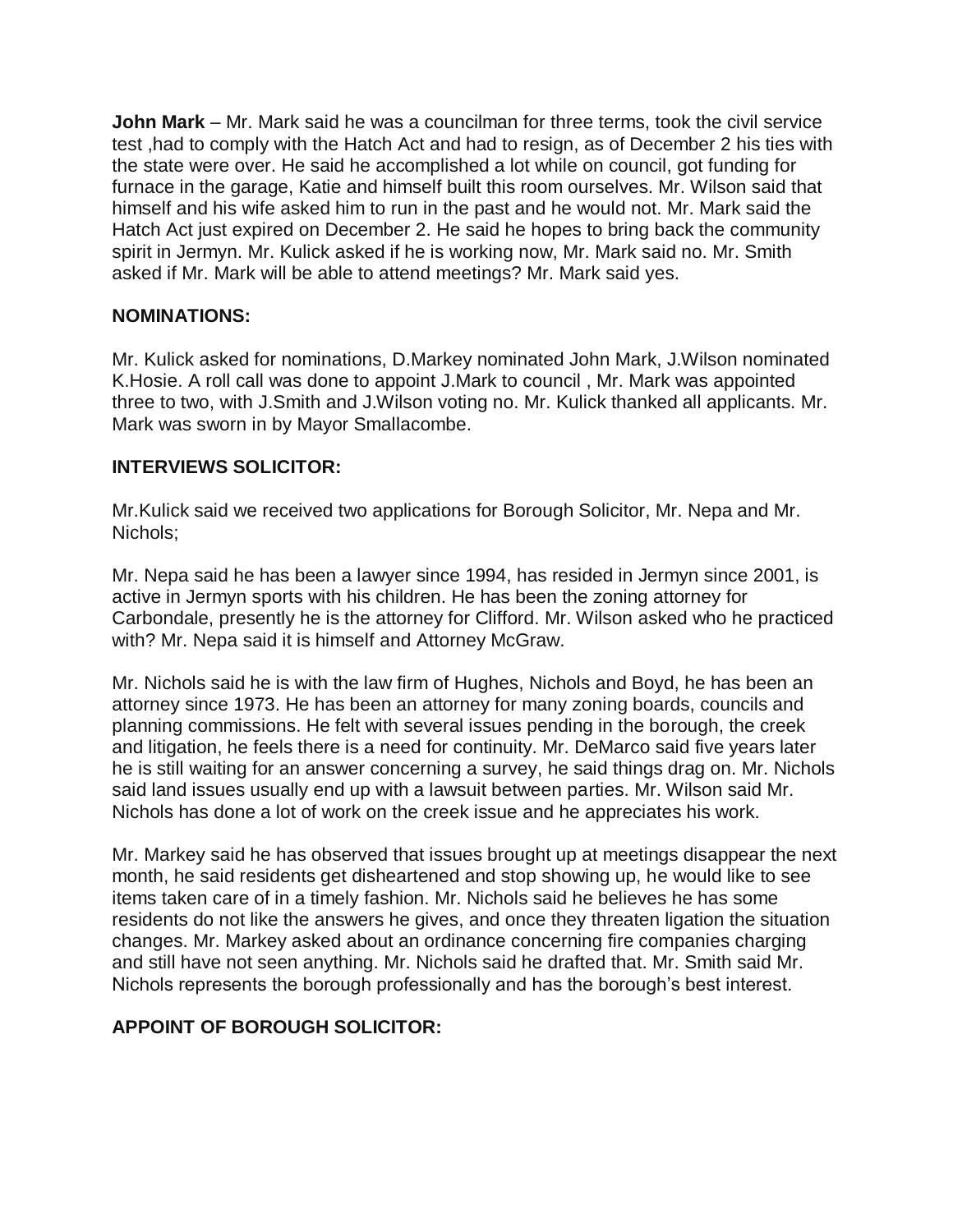J.Smith nominated Attorney Al Nichols, D.Markey nominated Attorney Nepa. A roll call was done to nominate Attorney Nichols as Borough Solicitor, motion passed five to one, with D.Markey voting no.

**FINANCIAL REPORT** – Mr. Kulick gave the financial report:

| Beginning Balance - \$62,321.21 |                 |
|---------------------------------|-----------------|
| <b>Deposits</b>                 | $-$ \$44,082.88 |
| Expenses-                       | \$51,119.15     |
| <b>Ending Balance</b>           | \$55,284.94     |

**INVOICES** – A motion was made by J.Smith, seconded by D.Markey o pay invoices in the amount of \$ 2,238.23. All members were in favor.

**MAYOR**– The Mayor said there has been a lapse in the Crime Watch and would like to see it re started. The police are doing an excellent job. The Events dinner is Feburary 20 and he would love to see all of council there and all the organizations. He said the 150<sup>th</sup> Anniversary is less than four years away, if anyone is interested in helping to contact him. Mrs. Wilson said on February  $7<sup>th</sup>$  there will be a slide show of the 1970 Centennial, at the borough building, sponsored by the Historical Society. It was stated that the day of the super bowl, Mrs. Wilson said they will change it.

At this time Mayor Smallacombe recognized Shawn Pittiack and Brian Swatt, as Boy Scout Eagles, there will be a presentation at the dinner at St.Michaels.

**SOLICITOR** – Attorney Nichols said that he has been speaking to Harrisburg concerning the creek project ,it is the final stages but the Borough cannot get easements until the new drawings are done. Concerning the property on Riverview lane the closing will be on Monday.

**FIRE CHIEF** – Chief Rood said the siren at the old garage is working good and himself and Bob Chase fixed the one at the Artisan, not sure how long it will work. He congratulated Mark Striefsky and Michael Ball on completing a firefighters course.

**ZONING OFFICER** – Mr. Chase reported that he has been in contact with rapid pallet concerning a permit and an issue with an egress, it is in NEIC's hands.

**PUBLIC INPUT** – A.Whitiak ,512 Garfield congratulated everyone on the vote and Al has the experience. Mr. Whiitak asked about the five minute rule for public input? Mr. Kulick said he left it off, unless someone is long winded or doesn't make any sense, the public has a right to speak. Mr. Whitiak said there are a lot of drugs in Jermyn and our children need to be protected. He said he heard about the tragedy at the field and heard two people came to the rescue, great job. Mr.Napoli said he would like to see signs at both sides of the field with a suicide hotline.

Chief Arthur said he would like to see Mr. Napoli nominated for a Life Saving Award, he was at the scene before the police and would like to see him recognized.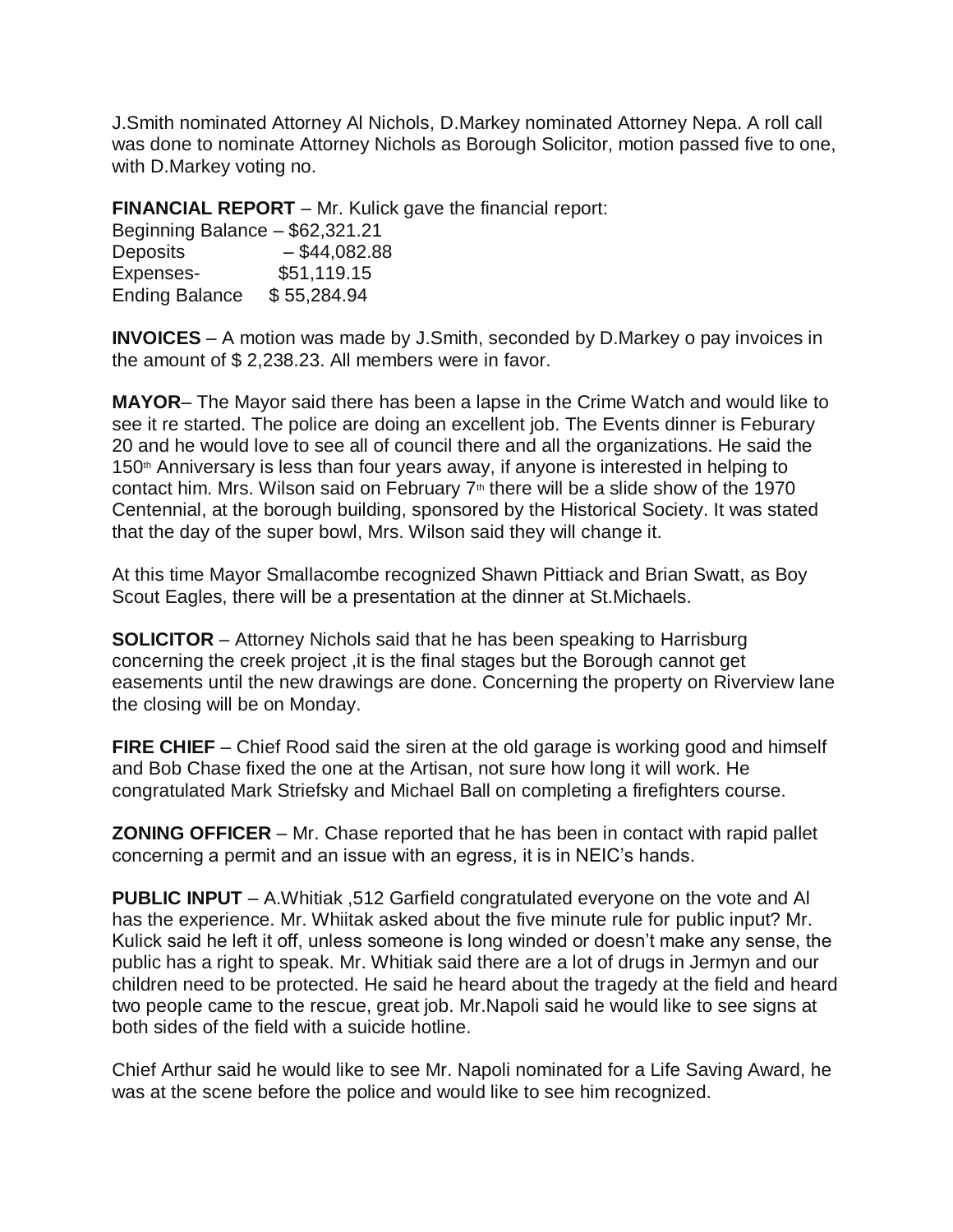Mr. DeMarco said back to taxes, how can we raise money to avoid raising taxes in the future? Mr. Markey said this is their first meeting together, we want to work together and find creative ways to raise money, we cannot keep raising taxes. Mr. Markey said we need checks and balances, we work for the public and have to spend money wisely, give us some time.

Mr. Kulick said he is committed to change, he said he has read the minutes for the last four or five years, he has a list of things he needs answers to and is going to hold the people on committees accountable. He said if Mr. DeMarco doesn't see changes in a year he will resign. J. Smith said Mr. DeMarco had good ideas, reaching out to people to make better decisions, Lou worked with the water company and we might be able to get things cheaper. He said he is looking forward to working with new councilmen, and hoping we do not have to take out a tax anticipation loan.

James Allan on behalf of the Crystal Fire Company asked permission to host the 114<sup>th</sup> Annual Six County Firemens Convention in Jermyn on June 23 and 24,2017?

Mr. Kulick asked if the event will be on fire company grounds? Mr. Allan said yes. Mr. Allan said on Friday awards will be given and on Saturday the parade.

## **APPOINTMENTS:**

President Kulick made committee appointments and invited residents to join also.

**FINANCE** : Joe Smith, Dan Markey, Bob Parks **PUBLIC SAFETY** : Joann Wilson, Joe Smith, John Mark **DPW** : Dan Markey, Kevin Napoli, John Mark **Recreation** : Kevin Napoli, Bob Parks and Joann Wilson **Employee Liaison** – Joe Smith

F.Kulick asked for a Bridges and Creek Committee. Mr. Mark said the creek project has been going on for twelve years and we still don't have a signed permit from the Army Corp of engineers, we need people.

Mr. DeMarco said there was a meeting but there was a scheduling conflict? Attorney Nichols said the meeting was scheduled for a month, the news said it was 7:00 at night, he does not know where they got that time. The borough secretary gave the television news an actual copy of the letter, stating the time. Mrs. Wilson said the council was invited, council did not call it. Mr. Mark said pressure needs to be put on by the residents.

**BUDGET REVIEW** – Mr. Kulick asked for a meeting next week to open the budget, we have until February 15<sup>th</sup>. Mr. Smith said it is a great idea to look at the revenues, have a line item for each department, thus having knowledge of what we have. Mr. Markey asked can we go ahead with the loan while we re-open the budget? Attorney Nichols said yes as long as we don't change the millage.